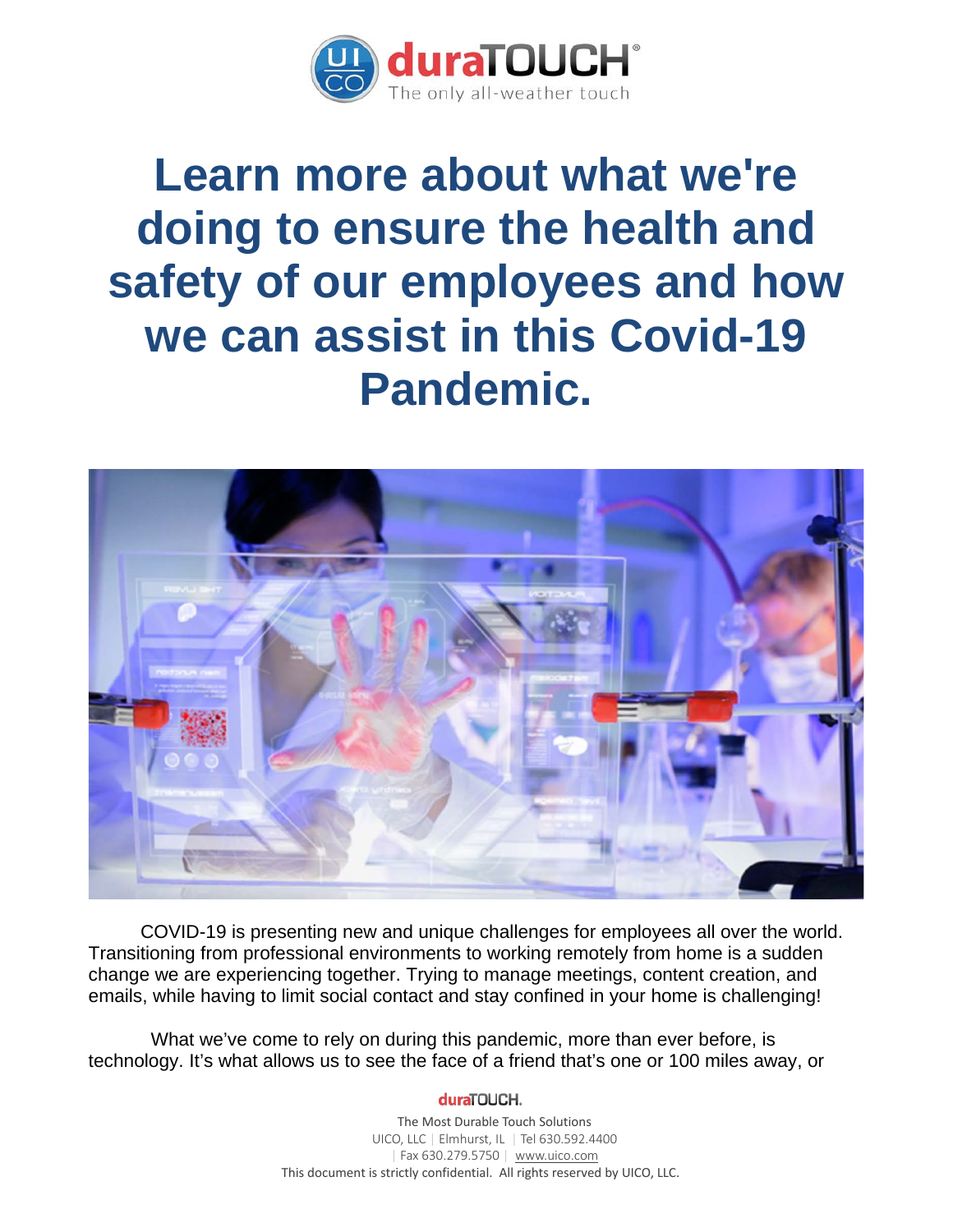

attend a favorite professor's class in a different state. Technology is what's keeping us connected, and it's important it stays secure and working correctly to keep our world functioning.

 During this turbulent period, UICO is proud to continue to provide a touch technology that not only works with personal protective equipment (PPE) like medical grade gloves, but also utilizes an antimicrobial glass that has a 99% sanitation rate.

## **UICO duraTOUCH**

 UICO's patented duraTOUCH technology works with heavy gloves & in harsh environments, to make sure touch screens are performing at their best. In a viral environment, when gloves and other PPE are necessary, a touchscreen must be durable enough to respond when covered in any fluids, completely enclosed in plastic or when touched with medical grade gloves. Our duraTOUCH technology has that durability, and allows for high-performance usage in all environments.

#### **Antimicrobial Glass**

 Additionally, the use of antimicrobial glass helps prevent the spread of germs while using UICO technology. With a 99% sanitation rate, meaning 99% of bacteria is destroyed within 24 hours in comparison to standard glass solutions, it decreases the risk of contracting or spreading germs.

 What differentiates our antimicrobial glass and allows for the destruction of bacteria is the inclusion of silver ions baked into the glass. The silver ions break the bacterial cell wall, and destroy the bacteria before it spreads. Unlike coatings that wear away, the efficacy of this solution lasts over time and is validated by SGS labs.

 Even with the use of UICO technology that allows for glove usage and destroys bacteria, it's still important to clean the glass screen with proper materials to ensure wellness & safety.

## **Cleaning your Touch Screen**

 Consistently cleaning your touch screen limits the spread of germs and has a secondary benefit of improving visuals by wiping away dirt, fingerprints, and other foreign material.

 The best way to clean a touchscreen is with a microfiber cloth dipped in rubbing alcohol that disinfects while cleaning the screen. We don't recommend the use of paper towels, as harsh material will scratch the glass, or leave streaks behind.

duraTOUCH.